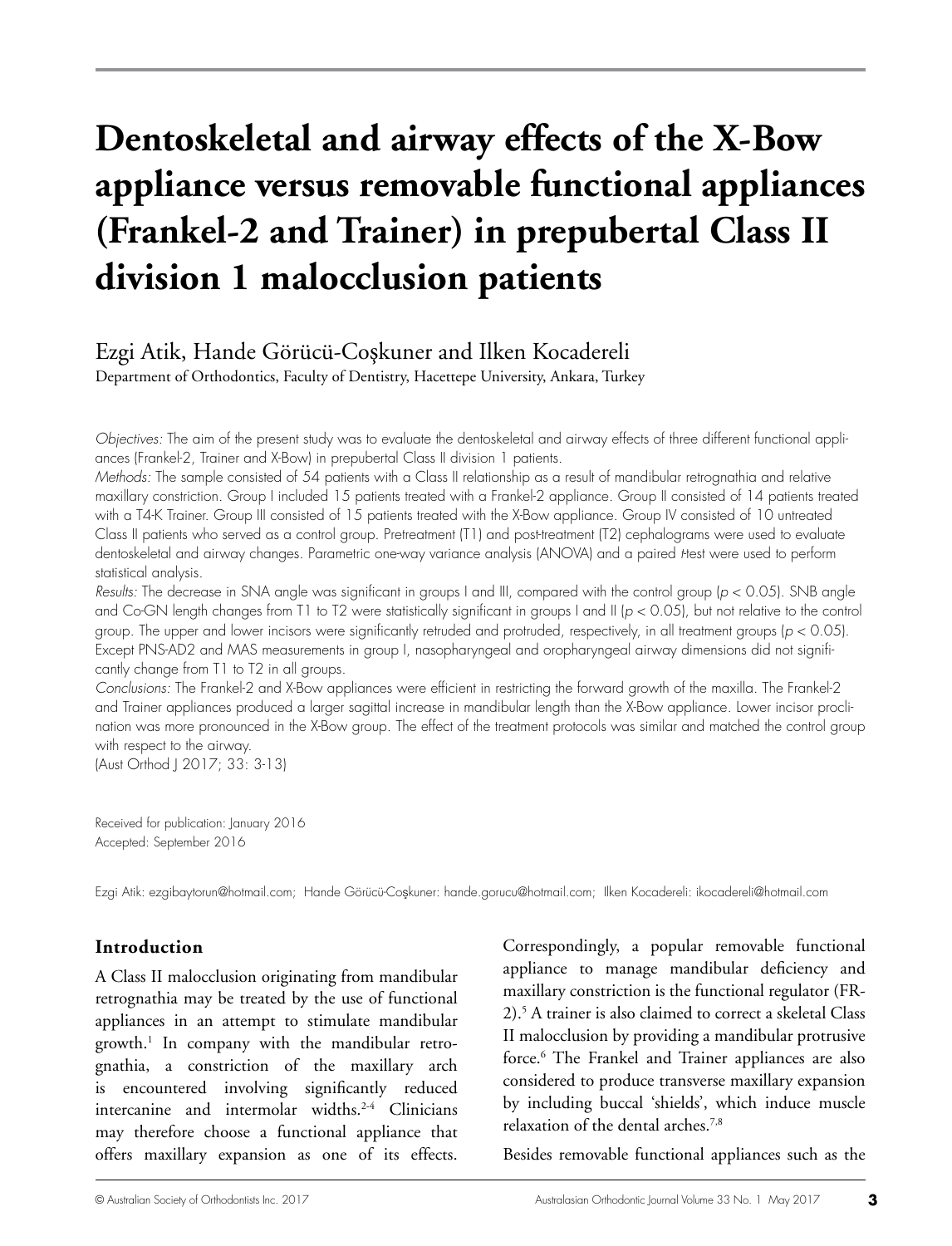Frankel and Trainer, the X-Bow is a novel compliancefree, fixed, functional appliance used for the treatment of Class II problems in the late mixed or early permanent dentition.9 With the use of the X-Bow appliance, the maxillary arch may be expanded and the mandibular arch can be positioned forward as the appliance includes a Hyrax expander and a fixed Class II corrector.

An anterior displacement of the mandible via a functional appliance is known to possibly influence the upper airway dimension by altering the final position of the hyoid bone and tongue.10 A number of studies have therefore been conducted to verify the effects of variable Class II functional appliances on upper airway dimensions.<sup>11-14</sup>

To the best of current knowledge, no study has yet compared the effects of two commonly used patient compliance-dependent, removable appliances (Frankel-2 and Trainer) with the compliance-free, fixed, functional X-Bow appliance with regard to the management of mandibular position and improvement in upper airway dimension. Therefore, this retrospective and controlled study aimed to evaluate the treatment effects of three different functional appliances (Frankel-2, Trainer and X-Bow) on the dentoskeletal and upper airway dimensions in Class II division 1 patients presenting with relative maxillary constriction and mandibular retrognathia.

### **Materials and methods**

The sample consisted of 54 Class II Caucasian patients selected from the archive of the Orthodontic Department of Hacettepe University. The study was conducted in accordance with the ethical Board of Hacettepe University with GO number 15/586-13.

The patient selection and inclusion criteria comprised (1) a skeletal Class II division 1 malocclusion with mandibular retrognathia (SNB<78°) and relative maxillary constriction, (2) early or late mixed dentition period, (3) prepubertal growth stage, (4) overjet ≥ 4 mm,  $(5)$  bilateral Class II or end-to-end molar and canine relationships, (6) age at the start of treatment between 8 and 12 years, and (7) no congenital craniofacial deformities.

The first treatment group consisted of 15 patients (11 females and 4 males) with a mean age of 8.94  $\pm$ 1.28 years and was treated with a Frankel-2 functional regulator appliance. A single-step mandibular advancement was conducted to an edge-to-edge incisor

relationship with 2–3 mm of bite opening during wax-bite registration. The patients were instructed to wear the appliance full time (24 h/day) except for eating and oral hygiene measures. The patients were reviewed once every four weeks, and treatment was discontinued when the overjet and the overbite were reduced to 1–2 mm.

The second group consisted of 14 patients (six females and eight males) with a mean age of 8.79  $\pm$ 0.72 years who were treated with a preorthodontic T4-K (Myofunctional Research Co., QLD, Australia) Trainer. The patients were instructed to wear the appliance every day for three hours and overnight in accordance with the manufacturer's instructions. The patients were reviewed every six weeks until the overjet and the overbite were reduced to 1–2 mm.

The third group consisted of 15 patients (nine females and six males) with a mean age of  $10.58 \pm 1.27$  years who were treated with the X-Bow appliance. The maxilla was expanded with a Hyrax screw attached to bands cemented on the first premolars and molars. The expander was part of the X-Bow fixed Class II corrector. After the maxillary expansion was achieved, a lower 1.10 millimetre round stainless steel anchorage arch and Guerin locks (3M Unitek large size) were placed, and 3M Unitek Forsus Fatigue-Resistant Device (FRD) with springs was inserted bilaterally and adjusted to supply 200 gm of force. The springs were reactivated every six weeks until the maxillary molars were in an overcorrected half-cusp Class III relationship.

The control group consisted of 10 subjects (four females and six males) with a mean age of  $9.27 \pm 0.89$ years. The subjects did not receive any orthodontic treatment but were reviewed for approximately one year. The number of subjects in this group was fewer compared with the treatment groups, as finding non-treated Class II patients was difficult for ethical reasons. These subjects refused treatment at the initial visit but were followed up until the final diagnostic recordings were available.

Two lateral cephalograms were taken for each patient, one before treatment (T1) and one at the end of the functional appliance treatment (T2). All lateral radiographs were scanned and uploaded into Quick Ceph Studio software (Quick Ceph System 2014, CA, USA). The radiographs were traced and analysed by one investigator (EA) and controlled for accurate landmark identification by a second investigator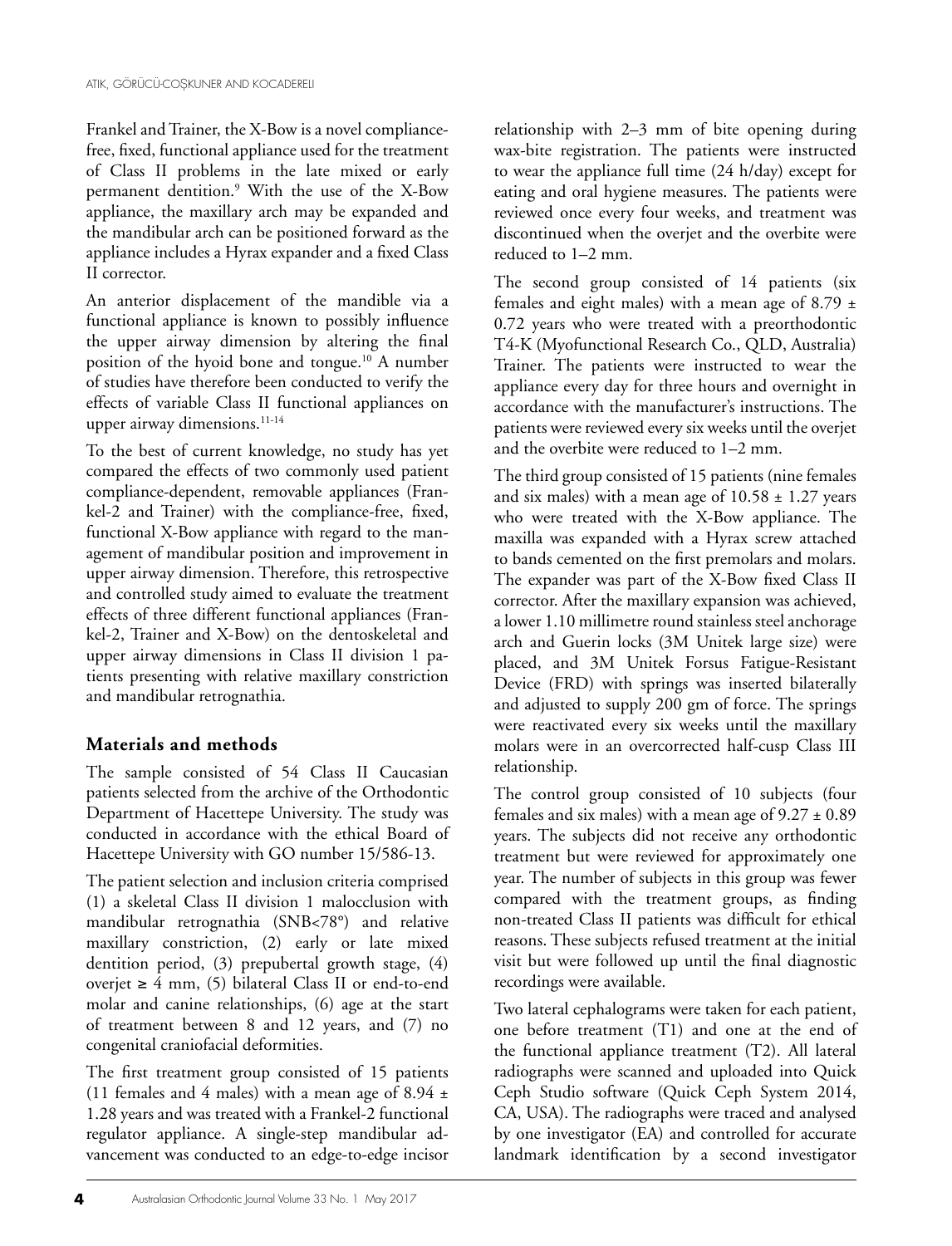(HGC). The cephalometric analysis included 10 angular and 17 linear variables (Figures 1, 2 and 3).

#### *Statistical analysis*

IBM-SPSS for Windows software, version 21 (SPSS Inc., IL, USA) was used to perform descriptive and analytical statistical analysis. The Shapiro-Wilk test was applied to evaluate whether the distributions of difference values (difference between final and initial values) of variables were normal.

Demographic variables were assessed by a parametric one-way variance analysis (ANOVA) and used to determine the intergroup differences. The Levene test was applied to determine variance homogeneity assumption across groups of variables, while Welch's ANOVA test was used for those variables whose variance homogeneity assumption was not met.

For post-hoc analysis, LSD (Least Square Difference) and Tamhane's T2 tests were used to identify the group, which produced the difference. The LSD test was used for the variables that met the variance homogeneity assumption, while Tamhane's T2 was used for variables for which the variance homogeneity assumption was not met.

To evaluate the statistical significance of the dependent data between pretreatment and post-treatment periods within the groups, a paired *t-*test was applied.



Figure 1. 1.SNA(°): angle between NA and SN plane; 2.Maxillary depth(°): angle between NA and FH plane; 3.SNB(°): angle between the NB line and SN plane; 4.Facial depth(°): angle between N-Pg line and FH plane; 5.Co-Gn (mm): mandibular length between points Co and Gn; 6.ANB(°): angle between NA and NB lines; 7.Overjet (mm): distance between the incisal edges of the maxillary and mandibular central incisors, parallel to the occlusal plane; 8. Overbite (mm): distance between the incisal edges of the maxillary and mandibular central incisors, perpendicular to the occlusal plane; 9.GoGnSN(°): angle between the SN plane and the mandibular plane angle.



Figure 2. Dental cephalometric measurements.

1.U1-FH(°): angle between the axis of the upper incisor and FH line; 2.U1-NA(°): angle between the axis of the upper incior and NA line; 3.U1-PTV (mm): the distance between the tip of the upper incisor and PTV; 4.U1-FH (mm): the distance between the tip of the upper incisor and FH plane; 5.U6-PTV (mm): the distance between the most distal point of the distal contour of the upper molar and PTV; 6.U6-FH (mm): the distance between the tip of the mesiobuccal cusp of the upper molar and FH plane; 7.IMPA(°): angle between the axis of the lower incisor and the mandibular plane angle; 8.L1-NB(°): angle between the axis of the lower incisor and NB line; 9.L1-PTV (mm): the distance between the tip of the lower incisor and PTV; 10.L1-MP (mm): the distance between the tip of the lower incisor and mandibular plane; 11.L6-PTV (mm): the distance between the most distal point of the distal contour of the lower molar and PTV; 12.L6-MP (mm): the distance between the tip of the mesiobuccal cusp of the lower molar and mandibular plane.



Figure 3. Cephalometric measurements of the upper airway. 1.PNS-AD2 (mm): the distance between PNS and AD2, which is a point on posterior pharyngeal wall intersecting H-PNS line; 2.PNS-AD1 (mm): the distance between PNS and AD1, which is a point on posterior pharyngeal wall intersecting Ba-PNS line; 3.SPAS (mm): the line parallel to horizontal plane between the middle point of PNS and P and posterior pharyngeal wall; 4.MAS (mm): the line extending to anterior and posterior pharyngeal walls from P point; 5.IAS (mm): the line parallel to horizontal plane and passing through the anteroinferior point of CV2 and anterior pharyngeal wall; 6.Ba-PNS (mm): the distance between Ba and PNS points.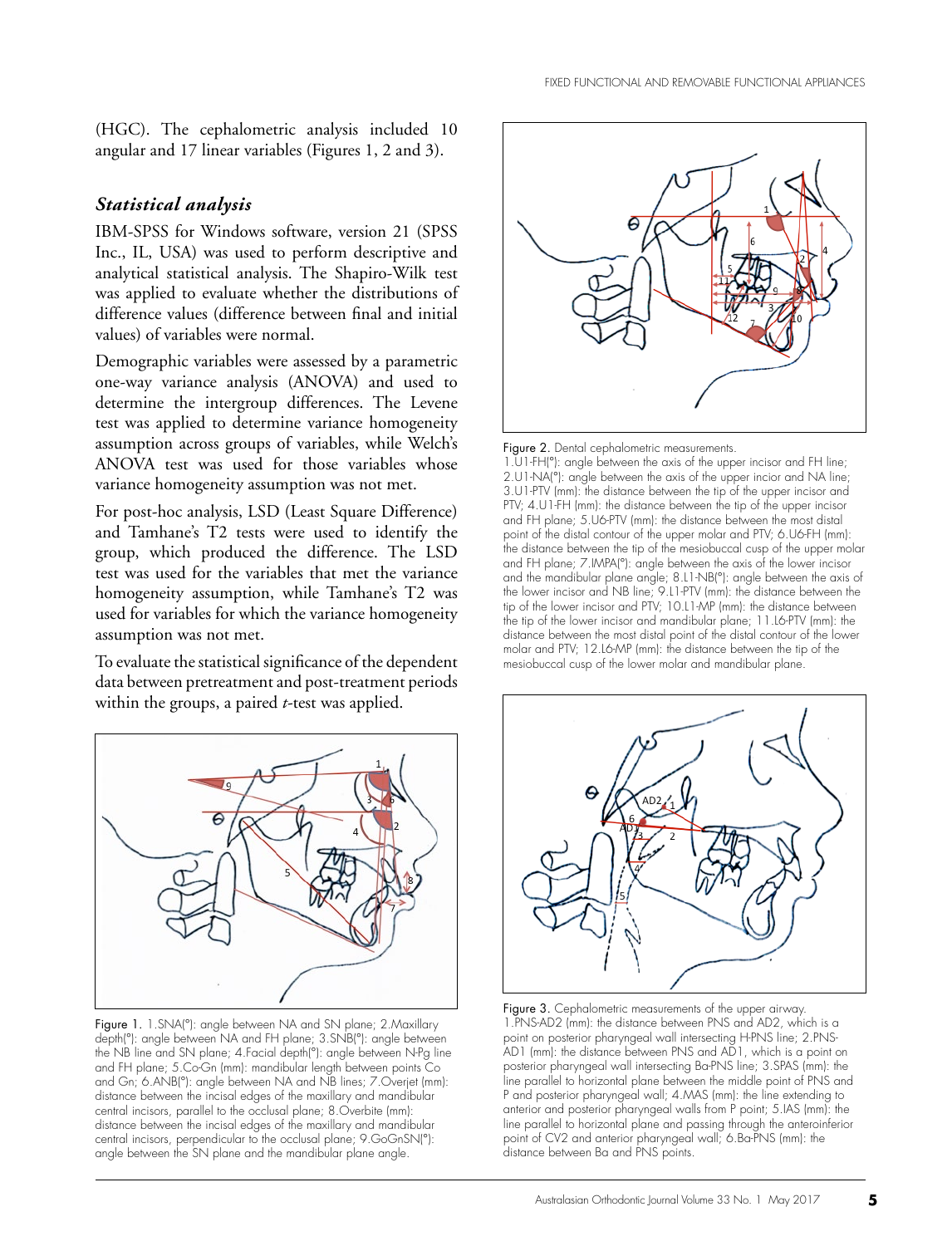For all variables, mean and standard deviation values were used as descriptive statistics. A *p*-value less than 0.05 was considered statistically significant.

#### **Results**

The mean age of the subjects, duration of the treatments and ANB angle measurements are provided in Table I. The initial age and treatment durations were significantly different between the groups. The mean duration of treatment of group III was significantly less than that in groups I, II and IV  $(p < 0.05)$ . However, the age of the patients in group III was significantly older than that of the other groups  $(p < 0.05)$ .

Skeletal changes between T1 and T2 and the comparison of these changes between the groups are presented in Tables II and III. Maxillary depth did not significantly change in all groups. A statistically significant decrease in SNA angle in groups I and III of 0.58° and 0.92°, respectively, was noted. The mandibular sagittal positional change related to the SNB angle and Co-GN measurements from T1 to T2 period was significant in groups I, II and IV (Table II,  $p < 0.05$ ). The increase in Co-GN measurement was significantly greater in groups I (3.95 mm), II (3.41 mm) and IV (4.54 mm) than in group III (0.53 mm) (Table III,  $p < 0.05$ ). ANB and overjet measurements significantly reduced by the end of treatment in all treatment groups (I, II and III) (Table II,  $p < 0.05$ ). Changes in the overbite and GoGn-SN measurements

|  | Table I. Demographic and clinical characteristics of the sample. |  |  |  |  |
|--|------------------------------------------------------------------|--|--|--|--|
|--|------------------------------------------------------------------|--|--|--|--|

were not significant, and no differences were found in these changes between the groups (Tables II and III,  $p < 0.05$ ).

All dentoalveolar changes are presented in Tables III and IV. The upper incisors were significantly retruded, and the lower incisors were significantly protruded in all groups except the control group (Table IV, *p* < 0.05). The decrease in U1–FH and U1–NA angles was significantly greater in group I than in group III. These measurements also showed a significant decrease in all treatment groups compared with the control group (Table III,  $p < 0.05$ ). Changes in the lower incisor inclination were significantly different from each other between groups I and III, II and III, I and IV and III and IV (Table III, *p* < 0.05). The forward movement of L6 and L1 relative to the PTV plane was significant in three different treatment groups (Table IV,  $p < 0.05$ ). The palatal movements of U1 relative to the FH plane significantly increased in all treatment groups, and the movement of U6 significantly increased in groups II and III. The lower incisors significantly extruded in group II and significantly intruded in group III. The vertical movement of the lower molars significantly increased in all treatment groups (Table IV). U1–FH and L1–MP measurement changes significantly differed between groups I and III, I and IV and II and IV for U1–FH and between groups II and III and III and IV for L1–MP (Table III,  $p < 0.05$ ).

The results of the upper airway analysis are presented in Tables III and V. Except for the PNS-AD2 and MAS

| Variables                    | Group I<br>(Frankel-2)   | Group II<br>(Trainer) | Group III<br>$(X-Bow)$ | Group IV<br>(Control) | p-value                                                             |
|------------------------------|--------------------------|-----------------------|------------------------|-----------------------|---------------------------------------------------------------------|
| Number of subjects           | 15                       | 14                    | 15                     | 10                    |                                                                     |
|                              | $(11$ female,<br>4 male) | (6 female,<br>8 male) | (9 female,<br>6 male)  | (4 female,<br>6 male) |                                                                     |
| Age (year)                   | $8.94 \pm 1.28$          | $8.79 + 0.72$         | $10.58 \pm 1.27$       | $9.27 + 0.89$         | $p = 0.000$ (I-III)<br>$p = 0.000$ (II-III)<br>$p = 0.000$ (III-IV) |
| Treatment duration<br>(year) | $1.19 \pm 0.20$          | $1.19 \pm 0.33$       | $0.72{\pm}0.19$        | $1.23 \pm 0.16$       | $p = 0.000$ (HII)<br>$p = 0.000$ (II-III)<br>$p = 0.000$ (III-IV)   |
| ANB°                         | $6.32 \pm 2.05$          | $6.36 \pm 2.02$       | $6.25 \pm 1.98$        | $5.96 \pm 0.87$       | p > 0.05                                                            |

Parametric one-way variance analysis (ANOVA) and LSD analysis Values are presented as mean ± standard deviation (SD) or *p-*value.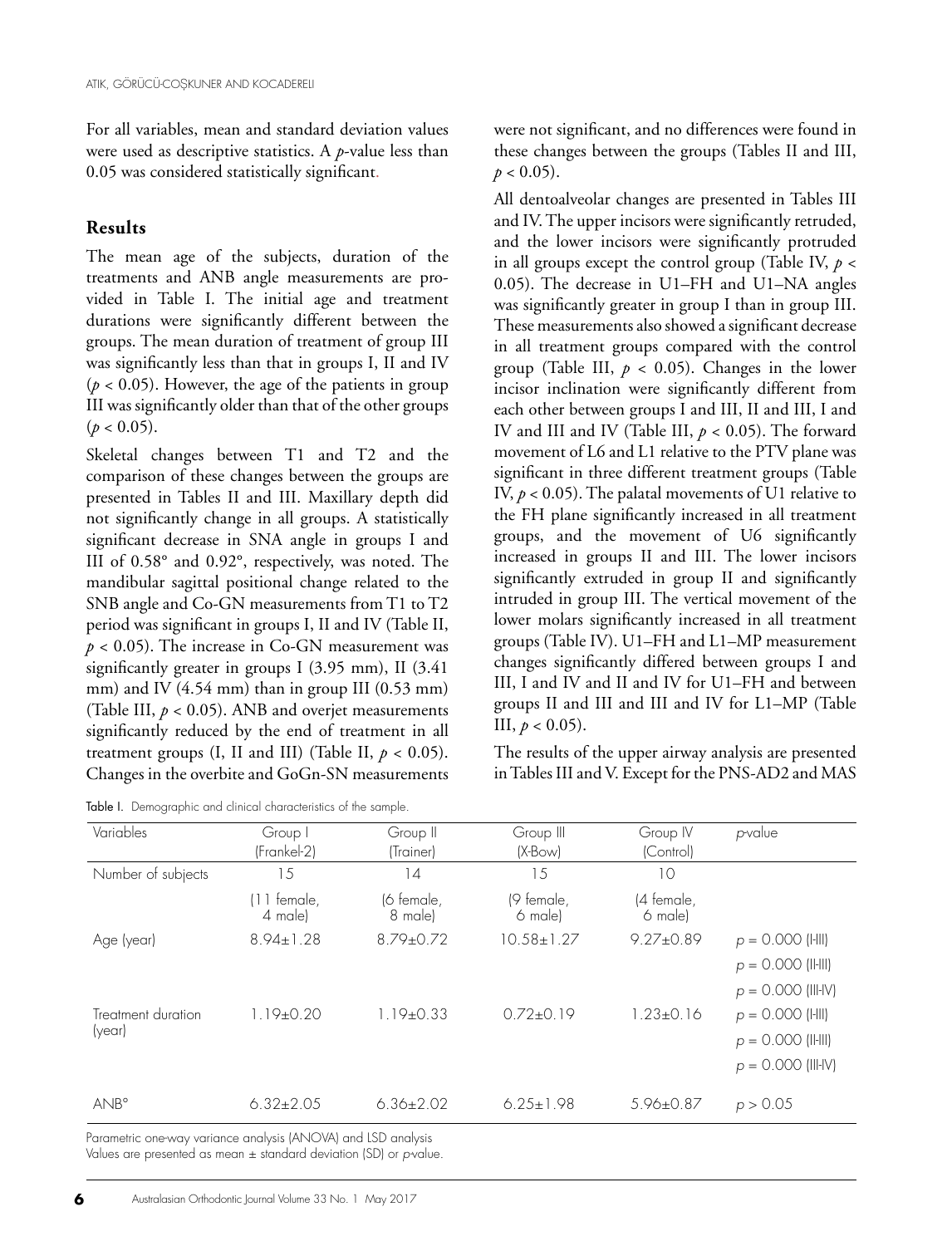measurements, which increased significantly in group I, the nasopharyngeal (PNS-AD1, PNS-AD2 and Ba-PNS) and oropharyngeal airway dimensions (SPAS, MAS and IAS) did not significantly change from the T1 to T2 period in all groups (Table V,  $p > 0.05$ ). Intergroup comparisons indicated that the changes in the airway dimensions did not differ between the groups (Table III, *p* < 0.05).

### **Discussion**

Although using a retrospective design, the present study followed a strict classification of patients included in the treatment groups. Moreover, a

well-matched control group was selected to eliminate growth effects from true treatment effects. The patients were treated by different clinicians, which could be considered as a limitation of the study. Nevertheless, the clinicians were educated and correspondingly trained in the same clinic. The subjects in the three different treatment groups were at a pre-peak or peak pubertal growth stage (CS2 and CS3), determined using the cervical vertebral maturation method.<sup>15</sup>

McNamara and Brudon<sup>16</sup> suggested maxillary expansion in Class II malocclusion patients to manage the relative maxillary constriction and facilitate the forward movement of the mandible. Relative

Table II. Pre- (T1) and post-treatment (T2) skeletal measurements of each group.

| Variables                 | Group I          | $\overline{p}$ | Group II         | $\overline{p}$ | Group III         | $\overline{p}$ | Group IV          | $\overline{p}$ |
|---------------------------|------------------|----------------|------------------|----------------|-------------------|----------------|-------------------|----------------|
| <b>SNA°</b>               |                  | $0.008*$       |                  | 0.664          |                   | $0.037*$       |                   | $0.038*$       |
| T1 (mean±SD)              | 79.73±2.90       |                | 78.11±1.71       |                | 80.01±2.67        |                | 78.11±2.69        |                |
| T2 (mean±SD)              | 79.15±3.09       |                | 78.01±1.68       |                | 79.09±2.54        |                | 78.88±2.71        |                |
| Max. depth <sup>o</sup>   |                  | 0.109          |                  | 0.956          |                   | 0.056          |                   | 0.308          |
| T1 (mean±SD)              | 88.65±2.00       |                | $88.83 \pm 1.72$ |                | $90.33 \pm 3.02$  |                | 89.56±2.59        |                |
| $T2$ (mean $\pm$ SD)      | 88.16±1.77       |                | $88.81 \pm 1.73$ |                | 89.45±2.65        |                | $88.51 \pm 2.04$  |                |
| $SNB^{\circ}$             |                  | $0.000*$       |                  | $0.019*$       |                   | 0.108          |                   | $0.005*$       |
| $T1$ (mean $\pm$ SD)      | 73.39±3.96       |                | 71.75±2.49       |                | $73.55 \pm 2.27$  |                | 72.14±2.02        |                |
| T2 (mean±SD)              | 74.95±3.70       |                | 72.54±2.39       |                | 74.14±2.58        |                | 73.61±2.30        |                |
| Facial depth <sup>o</sup> |                  | 0.143          |                  | 0.171          |                   | 0.153          |                   | 0.783          |
| $T1$ (mean $\pm$ SD)      | $83.82 \pm 2.65$ |                | $83.34 \pm 2.61$ |                | $85.13 \pm 1.61$  |                | 85.66±2.62        |                |
| T2 (mean±SD)              | $84.30 \pm 2.53$ |                | 83.86±2.66       |                | $85.24 \pm 2.45$  |                | 85.40±2.39        |                |
| Co-GN (mm)                |                  | $0.003*$       |                  | $0.009*$       |                   | 0.358          |                   | $0.009*$       |
| $T1$ (mean $\pm$ SD)      | $97.55 \pm 6.59$ |                | $97.26 \pm 5.26$ |                | $102.61 \pm 4.46$ |                | $100.23 \pm 4.0$  |                |
| T2 (mean±SD)              | 101.49±7.93      |                | 100.68±6.08      |                | $103.15 \pm 5.91$ |                | $104.77 \pm 5.14$ |                |
| <b>ANB</b> °              |                  | $0.000*$       |                  | $0.002*$       |                   | $0.001*$       |                   | 0.005          |
| T1 (mean±SD)              | $6.32 \pm 2.05$  |                | $6.36 \pm 2.02$  |                | $6.25 \pm 1.98$   |                | 5.96±0.87         |                |
| $T2$ (mean $\pm$ SD)      | $4.69 \pm 1.88$  |                | $5.61 \pm 1.95$  |                | $4.95 \pm 1.89$   |                | $5.28 \pm 0.89$   |                |
| Overjet (mm)              |                  | $0.000*$       |                  | $0.000*$       |                   | $0.000*$       |                   | 0.598          |
| T1 (mean±SD)              | $9.18 \pm 2.26$  |                | $7.56 \pm 1.72$  |                | $9.08 \pm 1.54$   |                | $9.60 \pm 2.33$   |                |
| T2 (mean±SD)              | $4.05 \pm 1.62$  |                | $4.08 \pm 2.79$  |                | $4.56 \pm 0.89$   |                | $9.93 \pm 3.09$   |                |
| Overbite (mm)             |                  | 0.939          |                  | 0.708          |                   | 0.164          |                   | $0.001*$       |
| $T1$ (mean $\pm$ SD)      | $1.90 \pm 2.43$  |                | $1.25 \pm 1.91$  |                | $1.98 \pm 1.89$   |                | $0.92 \pm 1.67$   |                |
| $T2$ (mean $\pm$ SD)      | $1.95 \pm 1.55$  |                | $1.42 \pm 1.55$  |                | $1.40 \pm 1.62$   |                | $2.10 \pm 2.14$   |                |
| GoGnSN°                   |                  | 0.191          |                  | 0.307          |                   | 0.758          |                   | 0.462          |
| $T1$ (mean $\pm$ SD)      | $33.83 \pm 5.88$ |                | $37.67 \pm 4.32$ |                | $36.46 \pm 5.04$  |                | $33.75 \pm 5.88$  |                |
| $T2$ (mean $\pm$ SD)      | 34.39±6.12       |                | 36.92±5.37       |                | $36.32 \pm 5.31$  |                | 33.30±7.05        |                |

Paired Hest, comparison of pre- and post-treatment measurements within groups, the significance level was  $p < 0.05$ , \*Statistically significant.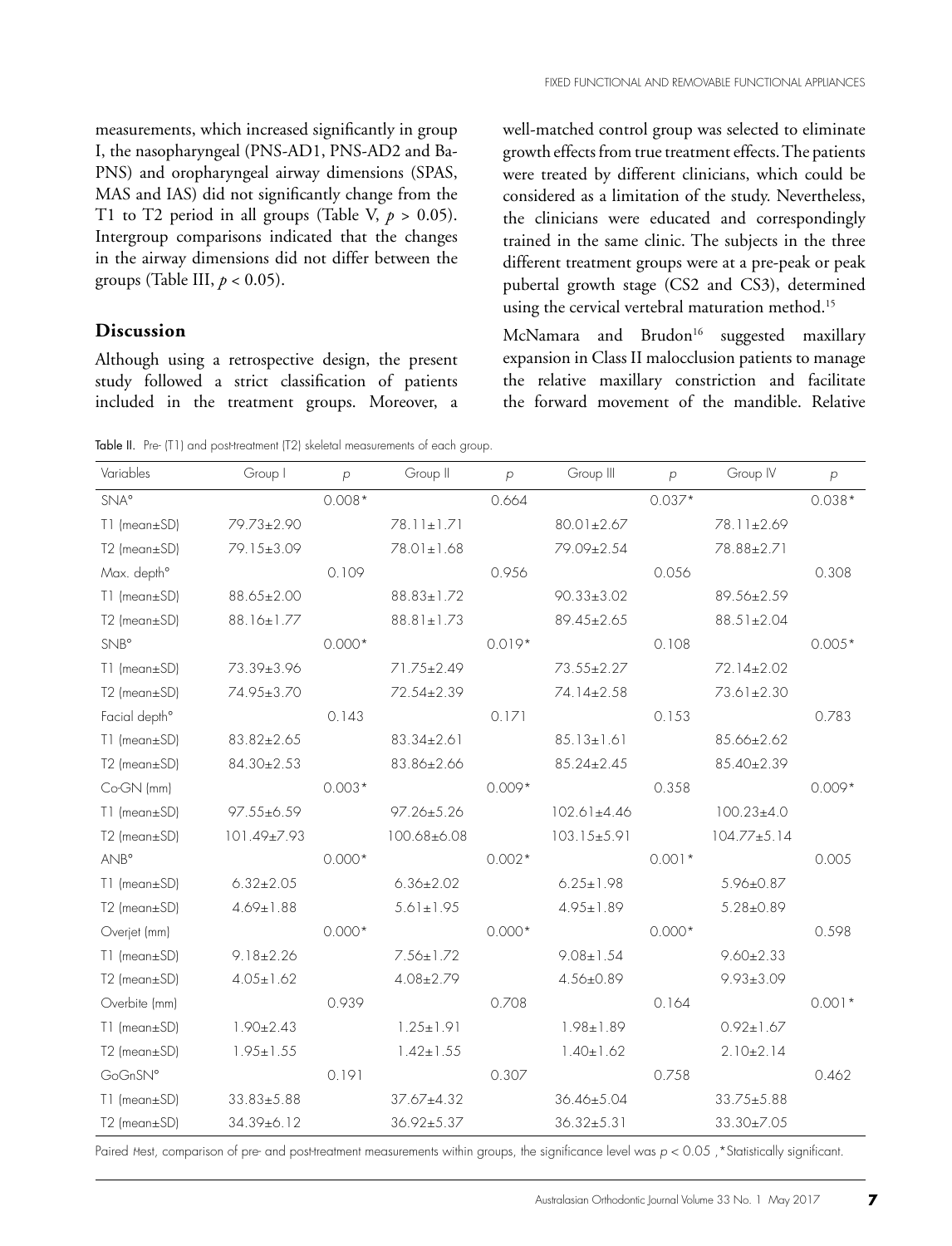#### ATIK, GÖRÜCÜ-COŞKUNER AND KOCADERELI

Table III. Comparison of measurement changes during treatment in each group.

| Variables      | Group I<br>(mean ± SD) | Group II<br>(mean ± SD) | Group III<br>(mean ± SD) | Group IV<br>(mean ± SD) | $\left\vert \cdot \right\vert \right\vert$<br>$\overline{P}$ | $\left\  \cdot \right\ $<br>$\overline{p}$ | $  -   $<br>$\,p\,$ | $H_V$<br>$\rho$ | $  -  \sqrt{}$<br>$\overline{P}$ | $III - IV$<br>$\rho$ |
|----------------|------------------------|-------------------------|--------------------------|-------------------------|--------------------------------------------------------------|--------------------------------------------|---------------------|-----------------|----------------------------------|----------------------|
| <b>SNA°</b>    | $-0.58 \pm 0.73$       | $-0.1 \pm 0.84$         | $-0.92 \pm 1.55$         | $0.77 \pm 1.00$         | NS                                                           | NS                                         | NS                  | $0.014*$        | NS                               | $0.018*$             |
| Max. dep.º     | $-0.49 \pm 1.10$       | $-0.02 \pm 1.42$        | $-0.88 \pm 1.63$         | $-1.05 \pm 3.08$        | NS                                                           | NS                                         | NS                  | NS              | <b>NS</b>                        | NS                   |
| <b>SNB</b> °   | $1.55 \pm 0.62$        | $0.79 \pm 1.10$         | $0.59 \pm 1.32$          | $1.47 \pm 1.27$         | NS                                                           | NS                                         | NS                  | NS              | NS                               | NS                   |
| Fac. dep.º     | $0.48 \pm 1.22$        | $0.52 \pm 1.35$         | $0.11 \pm 0.33$          | $-0.26 \pm 2.90$        | NS                                                           | NS                                         | <b>NS</b>           | <b>NS</b>       | NS                               | NS                   |
| Co-GN (mm)     | $3.95 \pm 4.35$        | $3.41 \pm 4.16$         | $0.53 \pm 2.04$          | $4.54 \pm 4.30$         | NS                                                           | $0.017*$                                   | $0.046*$            | NS              | <b>NS</b>                        | $0.012*$             |
| $ANB^{\circ}$  | $-1.63 \pm 0.71$       | $-0.75 \pm 0.72$        | $-1.30 \pm 1.62$         | $-0.68 + 0.59$          | $0.010*$                                                     | <b>NS</b>                                  | NS                  | $0.012*$        | NS                               | NS                   |
| Overjet (mm)   | $-5.13 \pm 1.74$       | $-3.49 \pm 2.03$        | $-4.52 \pm 1.60$         | $0.33 \pm 1.91$         | $0.018*$                                                     | NS                                         | NS                  | $0.000*$        | $0.000*$                         | $0.000*$             |
| Overbite (mm)  | $0.040 \pm 2.00$       | $0.17 \pm 1.68$         | $-0.57 \pm 1.51$         | $1.18 \pm 0.77$         | NS                                                           | NS                                         | NS                  | NS              | NS                               | NS                   |
| GoGnSN°        | $0.56 \pm 1.58$        | $-0.75 \pm 2.64$        | $-0.14 \pm 1.72$         | $-0.45 \pm 1.85$        | NS                                                           | NS                                         | <b>NS</b>           | NS              | NS                               | NS                   |
| U1-FH°         | $-9.25 \pm 4.36$       | $-6.78 \pm 5.39$        | $-3.54 \pm 3.20$         | $0.54 \pm 5.61$         | NS                                                           | $0.001*$                                   | NS                  | $0.000*$        | $0.000*$                         | $0.036*$             |
| UI-NA°         | $-8.29 \pm 3.91$       | $-6.75 \pm 5.20$        | $-2.65 \pm 2.52$         | $1.71 \pm 4.51$         | NS                                                           | $0.000*$                                   | $0.010*$            | $0.000*$        | $0.000*$                         | $0.012*$             |
| U1-PTV (mm)    | $-1.44 \pm 3.42$       | $-0.07 + 2.90$          | $-0.83 \pm 1.61$         | $1.04 \pm 3.05$         | NS                                                           | NS                                         | NS                  | NS              | NS                               | NS                   |
| $U1-FH$ (mm)   | $-2.37 \pm 1.58$       | $-3.46 \pm 2.91$        | $-1.36 \pm 1.84$         | $-2.89 \pm 2.51$        | NS                                                           | $0.002*$                                   | NS                  | $0.002*$        | $0.028*$                         | NS                   |
| U6-PTV (mm)    | $0.75 \pm 1.65$        | $1.61 \pm 1.70$         | $0.68 \pm 0.97$          | $0.38 \pm 1.39$         | NS                                                           | NS                                         | <b>NS</b>           | NS              | <b>NS</b>                        | NS                   |
| U6-FH (mm)     | $-1.57 \pm 2.05$       | $-3.04 \pm 2.59$        | $-0.94 \pm 1.82$         | $-1.99 \pm 0.76$        | NS                                                           | NS                                         | NS                  | NS              | NS                               | NS                   |
| <b>IMPA</b> °  | $4.01 \pm 3.45$        | $3.22 \pm 4.10$         | $10.73{\pm}4.06$         | $1.57 + 4.60$           | NS                                                           | $0.000*$                                   | $0.000*$            | NS              | <b>NS</b>                        | $0.000*$             |
| $L1-NBo$       | $5.35 \pm 3.32$        | $3.09 \pm 4.34$         | 11.29±4.56               | $0.95 \pm 4.06$         | NS                                                           | $0.000*$                                   | $0.000*$            | $0.011*$        | NS                               | $0.000*$             |
| $L1$ -PTV (mm) | $2.10 \pm 2.55$        | $3.86 \pm 4.34$         | $2.56 \pm 1.63$          | $1.56 \pm 2.82$         | NS                                                           | NS.                                        | NS                  | NS              | NS                               | NS                   |
| L1-MP (mm)     | $0.43 \pm 1.66$        | $1.34 \pm 2.29$         | $-0.83 \pm 1.36$         | $1.15 \pm 1.77$         | <b>NS</b>                                                    | NS                                         | $0.002*$            | NS              | NS                               | $0.009*$             |
| L6-PTV (mm)    | $1.10 \pm 1.58$        | $1.58 \pm 1.72$         | $1.71 \pm 0.91$          | $0.94 \pm 1.46$         | <b>NS</b>                                                    | <b>NS</b>                                  | NS                  | NS              | NS                               | NS                   |
| L6-MP (mm)     | $1.44 \pm 1.74$        | $1.65 \pm 1.91$         | $1.29 \pm 0.78$          | $1.02 \pm 1.46$         | NS                                                           | NS                                         | NS                  | NS              | NS                               | NS                   |
| PNS-AD2 (mm)   | $1.79 \pm 3.10$        | $0.53 \pm 2.94$         | $1.12 \pm 3.76$          | $0.51 \pm 2.64$         | <b>NS</b>                                                    | NS                                         | NS                  | NS              | NS                               | ${\sf NS}$           |
| PNS-AD1 (mm)   | $2.09 \pm 4.78$        | $0.39{\pm}4.23$         | $0.27 \pm 4.48$          | $-0.09 \pm 2.89$        | NS                                                           | NS                                         | NS                  | NS              | NS                               | NS                   |
| SPAS (mm)      | $0.53 \pm 1.40$        | $0.79 \pm 2.48$         | $0.39 \pm 3.23$          | $0.02 \pm 1.31$         | <b>NS</b>                                                    | NS                                         | NS                  | NS              | NS                               | NS.                  |
| MAS (mm)       | $0.69 \pm 1.00$        | $0.59 \pm 1.79$         | $0.41 \pm 3.46$          | $0.58 \pm 1.22$         | <b>NS</b>                                                    | NS                                         | NS                  | NS              | NS                               | NS                   |
| IAS (mm)       | $0.47 \pm 1.71$        | $0.76 \pm 2.26$         | $0.61 \pm 4.86$          | $0.51 \pm 2.02$         | NS                                                           | NS                                         | NS                  | NS              | <b>NS</b>                        | NS                   |
| Ba-PNS (mm)    | $1.74 \pm 3.35$        | $1.76 \pm 3.71$         | $-0.43 \pm 3.20$         | $0.28 \pm 2.41$         | NS                                                           | NS                                         | NS                  | NS              | NS                               | <b>NS</b>            |

One-way variance analysis (ANOVA), LSD and Tamhane's T2 of post-hoc test, comparison of groups. The significance level was p < 0.05. \*Statistically significant. HI. Group I and Group II comparison; HII. Group I and Group III comparison; IHII. Group II and Group III comparison; HV. Group I and Group IV comparison; II-IV. Group II and Group IV comparison; III-IV. Group III and Group IV comparison. NS: nonsignificant

maxillary constriction may also lead to mandibular retrognathia.17 In the present study, the selected functional appliances exhibited a common treatment feature, which was expansion of the maxillary arch, as a treatment requirement. However, the nature of the individual appliance expansion effects differed. The Frankel-2 and Trainer appliances were claimed to encourage passive transverse maxillary expansion by acting as a shield against cheek activity and by relaxing the muscles.7,8 Alternatively, the Hyrax jackscrew enabled active posterior expansion with the X-Bow appliance system.<sup>18</sup>

The results of a systematic review<sup>19</sup> demonstrated clinically significant skeletal effects related to mandibular growth with removable functional appliances when treatment was performed during the pubertal growth phase instead of the prepubertal phase. In the present study, none of the appliances showed a significant increase in sagittal mandibular position compared with the control group, and this result may be correlated with the prepubertal growth phase of the patients. Similar results revealing minimal or no effects of Frankel-2 treatment on mandibular length have been presented by previous investigations.<sup>20-22</sup> In accordance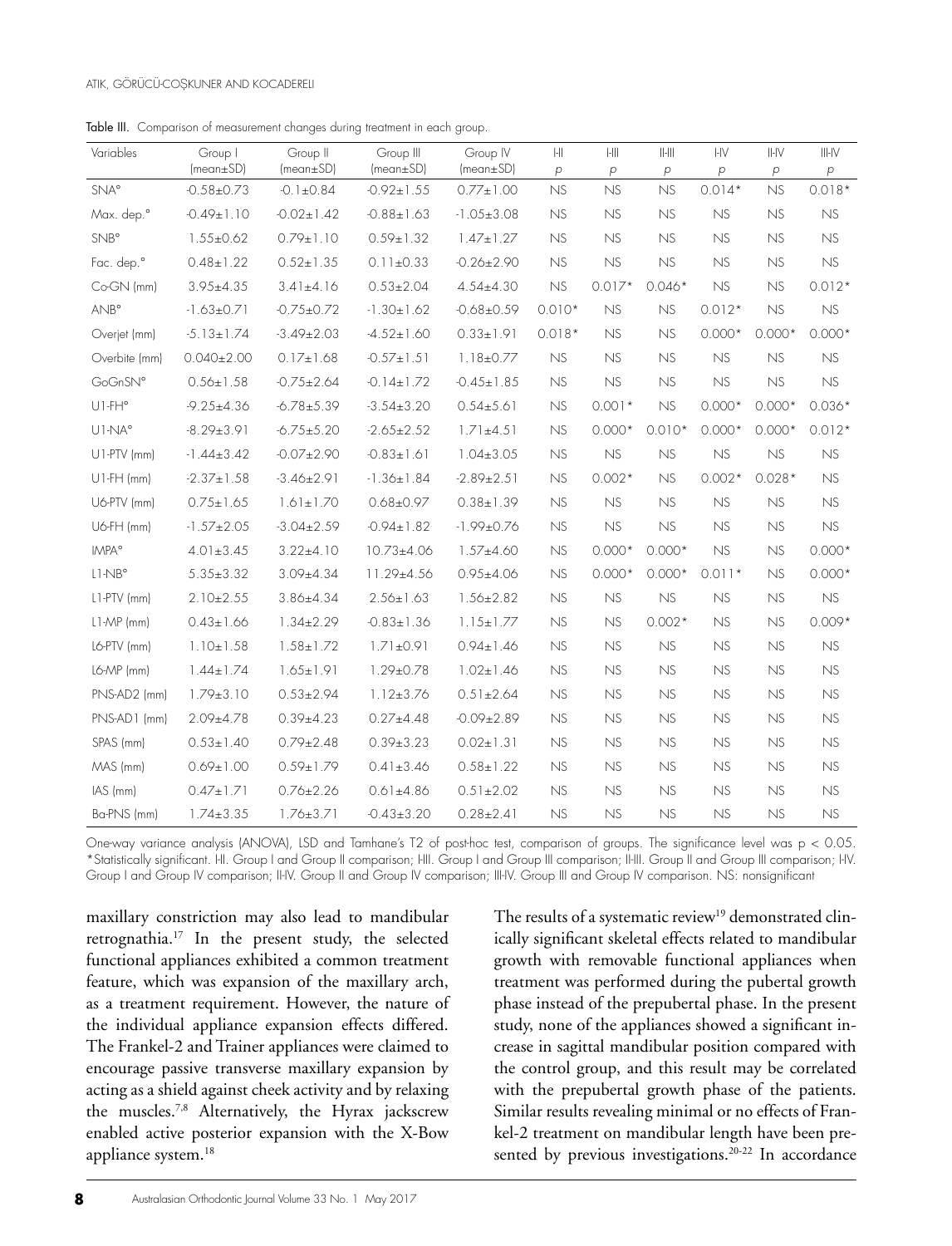| Variables                                     | Group I           | $\overline{p}$ | Group II          | $\overline{p}$ | Group III         | $\overline{p}$ | Group IV          | $\,p\,$  |
|-----------------------------------------------|-------------------|----------------|-------------------|----------------|-------------------|----------------|-------------------|----------|
| $UI-FH°$                                      |                   | $0.000*$       |                   | $0.000*$       |                   | $0.001*$       |                   | 0.768    |
| T1 (mean±SD)                                  | 117.79±6.88       |                | 114.56±7.27       |                | 114.85±5.00       |                | 117.02±7.26       |          |
| T2 (mean±SD)                                  | $108.54 \pm 5.57$ |                | 107.79±7.51       |                | 111.31±4.98       |                | 117.56±5.29       |          |
| UI-NA°                                        |                   | $0.000*$       |                   | $0.000*$       |                   | $0.001*$       |                   | 0.261    |
| T1 (mean±SD)                                  | 28.67±6.02        |                | 25.75±6.60        |                | $24.53 \pm 6.15$  |                | 27.44±6.29        |          |
| T2 (mean±SD)                                  | $20.37 \pm 5.55$  |                | $10.9 \pm 7.5$    |                | 21.87±5.94        |                | 29.15±5.49        |          |
| $UI-PTV/mm$                                   |                   | 0.126          |                   | 0.928          |                   | 0.066          |                   | 0.309    |
| T1 (mean±SD)                                  | $50.54 \pm 4.13$  |                | 49.86±2.71        |                | 54.64±3.88        |                | 53.49±3.86        |          |
| T2 (mean±SD)                                  | 49.10±5.36        |                | 49.79±3.30        |                | $53.81 \pm 3.66$  |                | $54.53 \pm 3.73$  |          |
| U1-FH (mm)                                    |                   | $0.000*$       |                   | $0.001*$       |                   | $0.013*$       |                   | $0.005*$ |
| T1 (mean±SD)                                  | $-44.77 \pm 2.70$ |                | $-45.24 \pm 2.31$ |                | $-47.13 \pm 2.07$ |                | $-44.25 \pm 3.83$ |          |
| T2 (mean±SD)                                  | $-47.14 \pm 3.21$ |                | $-48.70 \pm 3.16$ |                | $-48.49 \pm 2.86$ |                | -47.14±4.95       |          |
| U6-PTV(mm)                                    |                   | 0.101          |                   | $0.004*$       |                   | $0.0171*$      |                   | 0.410    |
| T1 (mean±SD)                                  | $28.23 \pm 1.73$  |                | 28.84±2.07        |                | 28.19±2.28        |                | $29.52 \pm 1.07$  |          |
| T2 (mean±SD)                                  | $28.97 \pm 1.74$  |                | $30.45 \pm 2.95$  |                | 28.87±2.26        |                | 29.90±1.57        |          |
| U6-FH (mm)                                    |                   | $0.010*$       |                   | $0.001*$       |                   | $0.065*$       |                   | $0.000*$ |
| $T1$ (mean $\pm$ SD)                          | $-34.56 \pm 2.75$ |                | $-33.86 \pm 2.24$ |                | $-36.14 \pm 2.71$ |                | $-35.47 \pm 2.68$ |          |
| T2 (mean±SD)                                  | $-36.13 \pm 3.46$ |                | $-36.90 \pm 2.72$ |                | $-35.20 \pm 3.54$ |                | $-37.46 \pm 2.38$ |          |
| <b>IMPA</b> °                                 |                   | $0.001*$       |                   | $0.011*$       |                   | $0.000*$       |                   | 0.309    |
| T1 (mean±SD)                                  | $96.39 \pm 5.02$  |                | $99.62 \pm 8.08$  |                | $96.21 \pm 6.27$  |                | 94.76±6.46        |          |
| T2 (mean±SD)                                  | $100.39 \pm 5.23$ |                | $102.85 \pm 8.27$ |                | 106.95±5.91       |                | $96.33 \pm 9.09$  |          |
| $\mathsf{L}1\text{-}\mathsf{NB}^{\mathsf{o}}$ |                   | $0.000*$       |                   | $0.021*$       |                   | $0.000*$       |                   | 0.478    |
| T1 (mean±SD)                                  | $23.84 \pm 5.58$  |                | 29.05±5.69        |                | $26.32 \pm 7.01$  |                | 20.67±7.39        |          |
| T2 (mean±SD)                                  | 29.20±4.88        |                | $32.14 \pm 5.88$  |                | $37.61 \pm 5.08$  |                | 21.62±8.97        |          |
| L1-PTV (mm)                                   |                   | $0.007*$       |                   | $0.005*$       |                   | $0.000*$       |                   | 0.114    |
| T1 (mean±SD)                                  | 44.63±4.66        |                | 44.72±2.10        |                | 48.17±2.86        |                | $46.51 \pm 1.88$  |          |
| T2 (mean±SD)                                  | 46.73±4.89        |                | 48.58±4.83        |                | $50.73 \pm 3.63$  |                | $48.07 \pm 3.42$  |          |
| $L1-MP$ (mm)                                  |                   | 0.329          |                   | $0.047*$       |                   | $0.033*$       |                   | 0.070    |
| T1 (mean±SD)                                  | $35.21 \pm 2.19$  |                | 35.66±2.10        |                | 35.99±2.30        |                | $35.81 \pm 1.57$  |          |
| T2 (mean±SD)                                  | $35.64 \pm 2.44$  |                | 37.01±2.64        |                | $35.15 \pm 3.04$  |                | 36.96±1.71        |          |
| L6-PTV (mm)                                   |                   | $0.017*$       |                   | $0.004*$       |                   | $0.000*$       |                   | 0.072    |
| T1 (mean±SD)                                  | $23.64 \pm 1.69$  |                | $24.34 \pm 2.39$  |                | $23.28 \pm 1.93$  |                | $23.78 \pm 1.33$  |          |
| T2 (mean±SD)                                  | 24.74±1.97        |                | $25.91 \pm 3.04$  |                | 24.99±2.30        |                | $24.72 \pm 1.68$  |          |
| L6-MP (mm)                                    |                   | $0.006*$       |                   | $0.007*$       |                   | $0.000*$       |                   | 0.055    |
| T1 (mean±SD)                                  | $22.38 \pm 2.34$  |                | $23.44 \pm 2.05$  |                | $23.09 \pm 1.88$  |                | $23.28 \pm 1.14$  |          |
| $T2$ (mean $\pm$ SD)                          | 23.82±2.17        |                | $25.09 \pm 3.05$  |                | 24.38±2.26        |                | $24.30 \pm 1.53$  |          |

Table IV. Pre- (T1) and post-treatment (T2) dental measurements of each group.

Paired *Hest, comparison of pre- and post-treatment measurements within groups, the significance level was*  $p < 0.05$ *. \*Statistically significant.* 

with the present result, Usumez et al. determined the effects of the preorthodontic Trainer appliance did not differ from the control group in relation to sagittal mandibular growth.<sup>6</sup> Similarly, Flores-Mir et al.,<sup>18</sup> Cope et al.<sup>23</sup> and Covell et al.<sup>24</sup> did not find significant change in the sagittal position of the mandible using fixed functional appliances. Conversely, with respect to the results of the present study, the Trainer and

Frankel-2 appliances produced significantly greater increments in total mandibular length compared with the X-Bow appliance. The lack of mandibular skeletal growth in the X-Bow appliance group might have been due to the short duration of active treatment or the fact that the X-Bow appliance is a non-protrusive Class II corrector.<sup>25</sup>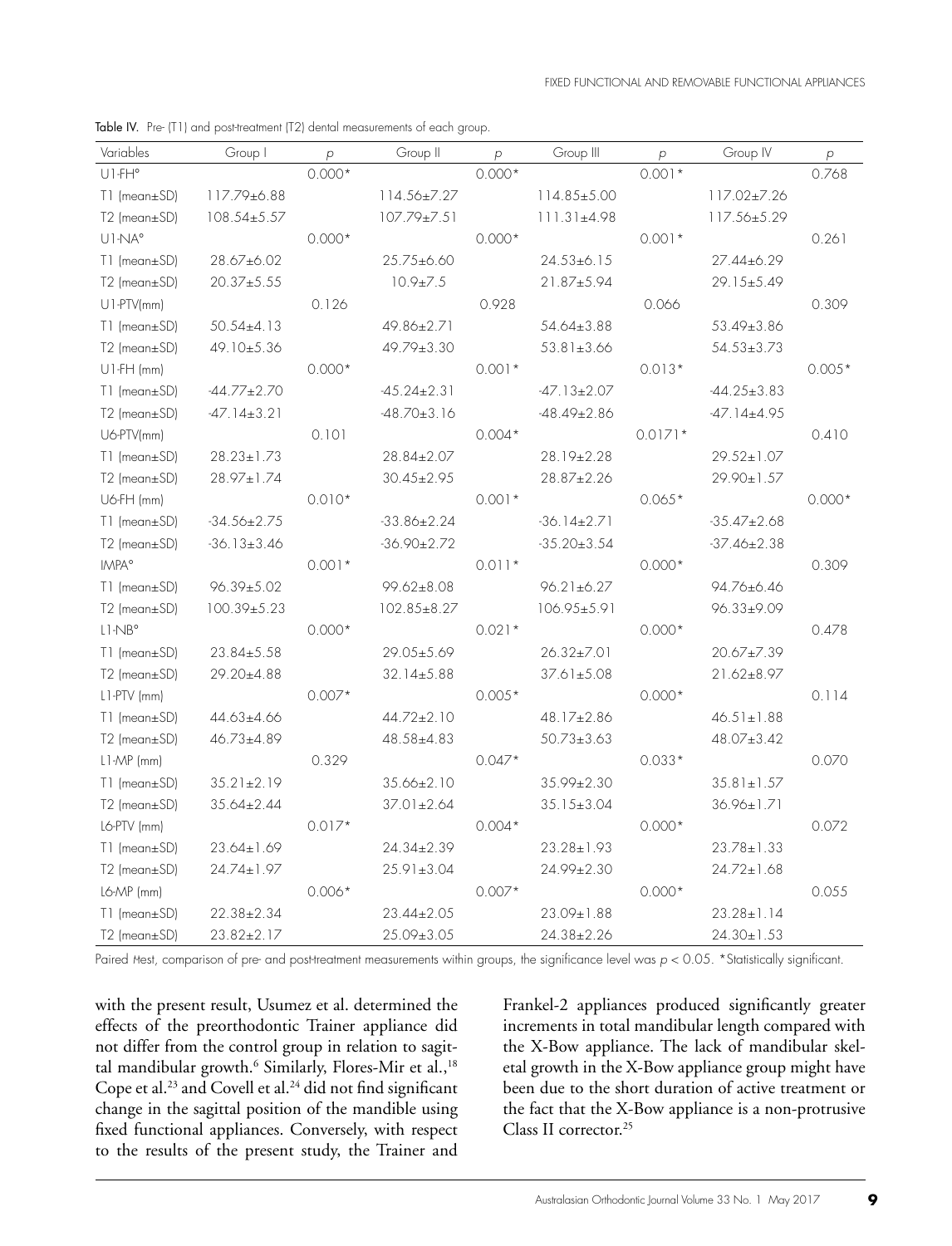| Variables            | Group I          | $\mathcal{D}$ | Group II         | $\mathcal{D}$ | Group III        | $\mathcal{D}$ | Group IV         | p     |
|----------------------|------------------|---------------|------------------|---------------|------------------|---------------|------------------|-------|
| PNS-AD2 (mm)         |                  | $0.043*$      |                  | 0.513         |                  | 0.268         |                  | 0.557 |
| $T1$ (mean $\pm$ SD) | $16.37{\pm}4.15$ |               | $15.43 \pm 3.62$ |               | $19.25 \pm 4.01$ |               | $15.55 \pm 2.73$ |       |
| T2 (mean±SD)         | $18.15 \pm 4.32$ |               | 15.96±3.72       |               | $20.37+4.13$     |               | 16.06±4.08       |       |
| PNS-AD1 (mm)         |                  | 0.112         |                  | 0.734         |                  | 0.821         |                  | 0.924 |
| $T1$ (mean $\pm$ SD) | $21.58 \pm 4.73$ |               | $20.61 \pm 4.95$ |               | $27.11 \pm 5.84$ |               | $20.96 \pm 3.70$ |       |
| $T2$ (mean $\pm$ SD) | 23.67±6.14       |               | $21.01 \pm 4.84$ |               | $27.37 \pm 4.68$ |               | 20.87±4.44       |       |
| SPAS (mm)            |                  | 0.167         |                  | 0.254         |                  | 0.644         |                  | 0.963 |
| $T1$ (mean $\pm$ SD) | $9.40 \pm 2.02$  |               | $8.42 \pm 1.96$  |               | $13.31 \pm 2.41$ |               | $9.22 \pm 2.73$  |       |
| $T2$ (mean $\pm$ SD) | $9.93 \pm 1.64$  |               | $9.21 \pm 1.09$  |               | 13.70±2.28       |               | $9.24 \pm 2.35$  |       |
| MAS (mm)             |                  | $0.019*$      |                  | 0.237         |                  | 0.650         |                  | 0.167 |
| $T1$ (mean $\pm$ SD) | $10.85 \pm 1.50$ |               | $10.04 \pm 1.51$ |               | $12.47 \pm 3.24$ |               | $10.61 \pm 2.89$ |       |
| $T2$ (mean $\pm$ SD) | $11.54 \pm 1.64$ |               | $10.64 \pm 2.54$ |               | 12.89±3.20       |               | $11.19\pm2.76$   |       |
| $IAS$ (mm)           |                  | 0.309         |                  | 0.233         |                  | 0.636         |                  | 0.445 |
| T1 (mean±SD)         | $12.73 \pm 2.42$ |               | $12.12 \pm 1.94$ |               | $13.62 \pm 2.96$ |               | $12.11 \pm 2.35$ |       |
| $T2$ (mean $\pm$ SD) | $13.19 \pm 2.32$ |               | 12.88±2.80       |               | $14.23 \pm 3.35$ |               | $12.62 \pm 2.67$ |       |
| Ba-PNS (mm)          |                  | 0.064         |                  | 0.098         |                  | 0.613         |                  | 0.722 |
| $T1$ (mean $\pm$ SD) | $41.91 \pm 4.32$ |               | $41.06\pm4.18$   |               | $44.98 \pm 4.14$ |               | $41.52 \pm 3.12$ |       |
| $T2$ (mean $\pm$ SD) | $43.65 \pm 5.39$ |               | 42.82±4.99       |               | $44.55 \pm 3.66$ |               | $41.80 \pm 4.21$ |       |

Table V. Pre- (T1) and post-treatment (T2) airway measurements of each group.

Paired *Hest, comparison of pre- and post-treatment measurements within groups, the significance level was*  $p < 0.05$ *. \*Statistically significant.* 

The forward growth of the maxilla in the Frankel-2 and X-Bow groups was significantly less than that of the control group. A similar significant restraining effect on the maxilla by the Frankel-2 appliance was previously reported.<sup>26-28</sup> Flores-Mir et al.<sup>18</sup> described a posterior displacement of the maxilla of nearly 2.8 mm with the X-Bow appliance, which was greater than the restriction amount (0.92 mm) found in the present study. This maxillary restriction effect has also been reported as a result of FRD treatment, which incorporates a Class II corrector spring similar to the X-Bow appliance.<sup>29-31</sup>

The Frankel-2 and Trainer groups revealed greater upper incisor retroclination than the X-Bow group. The upper incisor retroclination was an expected result in the Frankel-2 group as the labial bow makes contact with the upper incisors when worn.<sup>32,33</sup> Moreover, the use of the Trainer appliance can eliminate oral dysfunction, establish muscle balance and produce a positive effect on maxillary incisor protrusion.<sup>34</sup> Therefore, a greater reduction in maxillary incisor inclination in the Frankel-2 and Trainer groups can

be related to postural lip change and the increase in the upper lip muscle strength resulting from the myofunctional effects of these appliances. However, unlike the Frankel-2 and Trainer appliances, the X-Bow appliance does not incorporate any component that contacts with the upper incisor and does not eliminate oral dysfunction. In the Frankel-2 and Trainer groups, the upper incisors were significantly extruded relative to the FH plane compared with the control group. This result was mostly a result of the greater incisor retroclination in these groups compared with the X-Bow group.

The proclination of the mandibular incisors was three times greater in the X-Bow group than in the Frankel-2 and Trainer groups. Similar significant lower incisor proclination with fixed functional appliances was recorded by previous studies.<sup>30,35</sup> On the basis of this profound effect, clinicians are advised to choose a removable rather than a fixed functional appliance in patients with prominent labially-inclined lower incisors at the beginning of the treatment. Moreover, during the course of the second phase of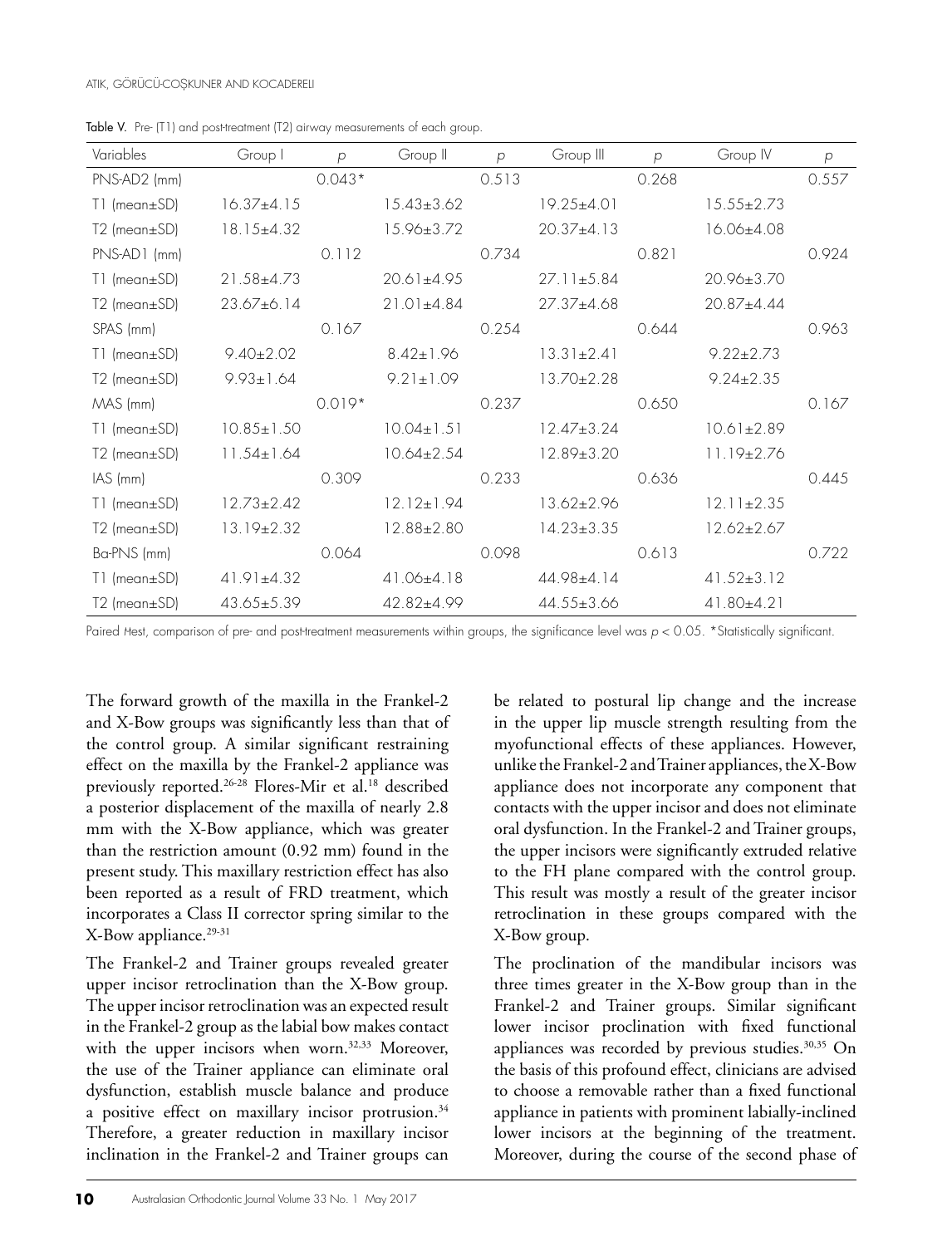fixed functional appliance treatment, the negative torque in the mandibular anterior brackets enables better control of the lower incisors. The lower incisors were also significantly intruded in the X-Bow group compared with the control and Trainer groups. The sagittal molar correction was mostly derived from the significant forward movement of L6 and L1 relative to PTV, instead of upper arch distalisation, which occurred in the treatment groups. This finding has a major impact on Class II molar correction.

Previous studies have compared fixed functional appliances with removable functional appliances with regard to dentoskeletal effects. Ehsani et al.<sup>25</sup> compared the effects of the Twin-block and X-Bow appliances and found a greater increase in mandibular incisor inclination using the X-Bow appliance and corpus length increase in the Twin-block group. Similar to the findings of Ehsani et al., $25$  the present study found a larger sagittal increase in the mandible in the Frankel and Trainer groups compared with the X-Bow group, while the X-Bow group experienced greater mandibular incisor proclination. Giuntini et al.<sup>31</sup> also compared removable (Twin-block) and fixed (Forsus) functional appliances in growing patients. Similar to the present study, a greater amount of maxillary incisor retroclination, and increased mandibular length, was found in the removable functional appliance group but not in the fixed functional appliance group. Bilgiç et al.36 compared the Forsus Fatigue Resistant Device (FRD) EZ and an activator in actively growing patients and found similar results. A restraining growth effect on the maxilla was noted in both appliance groups, and greater mandibular incisor protrusion and intrusion were observed following the use of the FRD appliance.

With the forward displacement of the mandible through the use of functional appliances, the morphology of the upper airway may be influenced as a result of positional changes of the hyoid bone and tongue.10 Aside from the dentoskeletal changes, the present study also evaluated airway changes, as few studies have been conducted on the airway effects of the Frankel-2, Trainer or X-Bow appliance. A statistically significant increase in airway measurements (PNS-AD2 and MAS) was observed only in the Frankel-2 group. In accordance with the present result, Gao et al.37 investigated the effects of the Frankel-2 appliance and found improvement in the sagittal dimensions of the upper airway. The statistically significant increase observed only in the Frankel-2 group in the present study could be due to the greater forward movement of the mandible compared with other functional appliances. As a result of the use of the Trainer appliance, a child may be able to revert from oral to nasal breathing, and maintain nasal respiration. Nevertheless, in contrast, the Trainer appliance did not significantly increase the airway dimensions in the present study. An earlier study evaluated the airway effects of the X-Bow appliance without a control group and found a favourable increase in oropharyngeal airway dimensions and volume in contrast to the present results.35 Removable (Frankel-2 and Trainer) and fixed (X-Bow) appliances did not differ from each other with regard to the identified nasopharyngeal and oropharyngeal airway changes. However, Jena et al.38 found the removable functional appliance (Twinblock) more efficient than the fixed functional appliance (MPA-IV) in improving PAP dimensions in Class II subjects. Similar to the present finding, Kinzinger et al.39 recommended that functional treatment for a Class II malocclusion was ineffective in improving breathing problems. Ozdemir et al.<sup>40</sup> also reported no significant change in oropharyngeal airway dimension in patients treated with a fixed functional appliance (FRD).

In treating patients with a Class II division 1 mandibular retrognathia who have relative maxillary constriction during the prepubertal growth phase, clinicians should be able to choose a functional appliance that also includes an expansion capability. Therefore, Frankel-2, Trainer and X-Bow appliances can be selected according to patients' needs and practice management. It is noteworthy that these appliances have comparable advantages and disadvantages. The Frankel-2 and Trainer appliances can act as reprogramming devices and enable a proper oral seal.<sup>26,34</sup> Therefore, these appliances are preferable to the X-Bow appliance, particularly in patients with a lower lip trap to establish muscle balance. The X-Bow appliance may apply active expansion to the maxillary arch, unlike the Trainer and Frankel-2 appliances that apply passive expansion. In patients with constricted arches, the X-Bow may be considered as a first choice. When the duration of the treatment protocols was assessed in the present study, the functional phase of treatment was significantly faster using the X-Bow appliance compared with the Frankel-2 and Trainer appliances. Obtaining patient compliance until the end of Class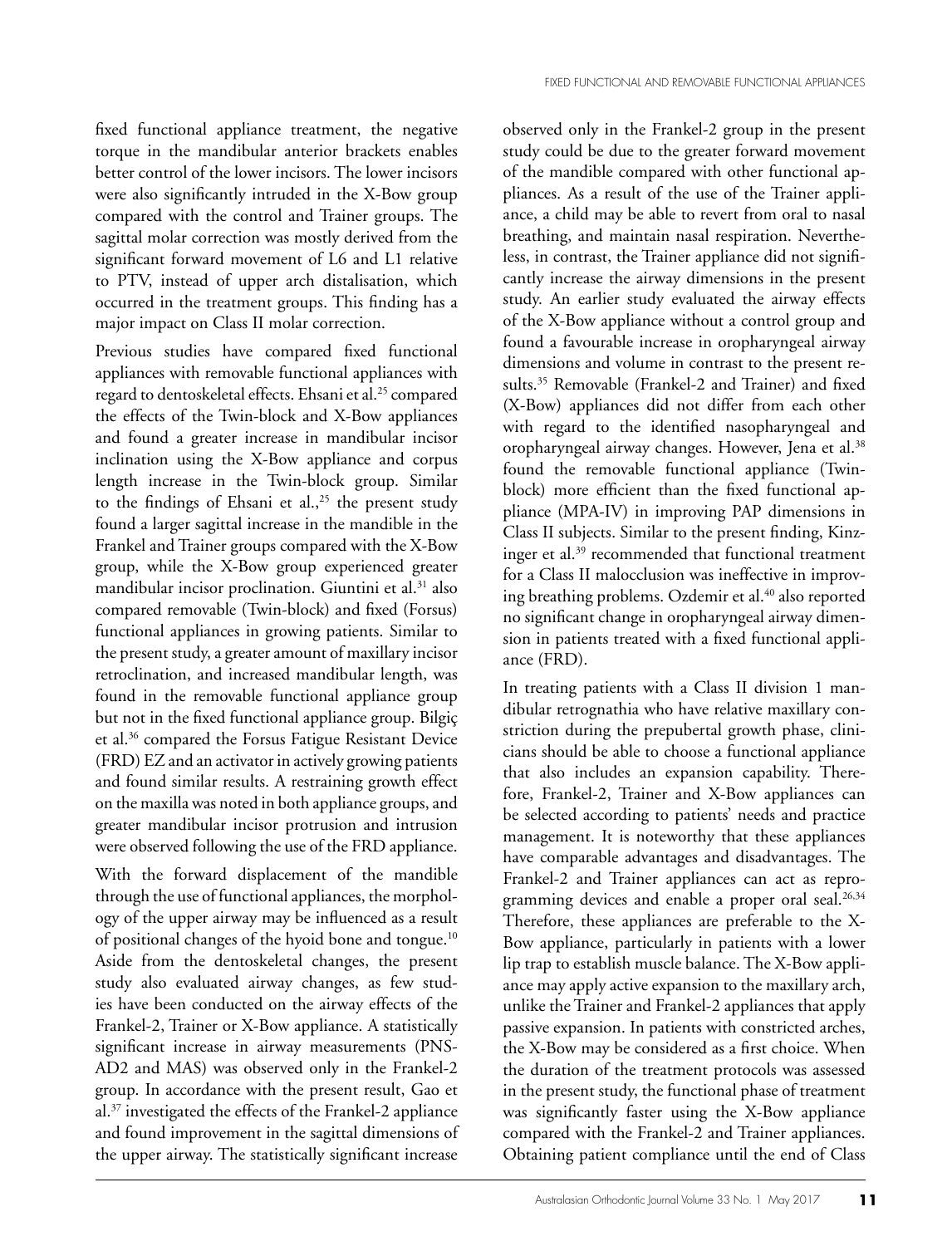II correction with removable appliances is difficult, and a failure to complete treatment was reported to be as high as 34% in a study conducted by O'Brien et al.41 Moreover, the Frankel-2 and Trainer appliances can have a negative effect on speech and social activities, unlike fixed functional appliances. According to the results of the present study, the correction of the ANB angle and the overjet was greater in the Frankel-2 group than in the Trainer group. Therefore, the Frankel-2 appliance is preferable compared with other appliances when treating patients presenting with mandibular retrognathia and requiring a removable functional appliance.

#### **Conclusions**

Removable and fixed functional appliance treatment was effective in significantly reducing the ANB angle, overjet and improving molar relationships. These results were considered to be clinically significant.

None of the appliances produced a significant increase in sagittal mandibular position change compared with the control group. The Frankel-2 and Trainer appliances had a larger sagittal increase in total mandibular length compared with the X-Bow appliance.

The headgear effect of the functional appliances was significant in the Frankel-2 and X-Bow groups.

The most significant difference in the dentoalveolar effects in the treatment groups was the proclination of the mandibular incisors, which was greatest in the X-Bow group.

The maxillary incisors showed a significantly greater amount of retroclination in the Frankel-2 and Trainer groups compared with the X-Bow group.

Except for a significant increase in the PNS-AD2 and MAS measurements from the pretreatment to the post-treatment period in the Frankel group, the treatment protocols did not significantly differ from each other and the control group with respect to nasopharyngeal and oropharyngeal airway changes.

#### **Acknowledgments**

The authors would like to thank the Statistical Analysis Centre of the University of Hacettepe for statistical support.

#### **Corresponding author**

Ezgi Atik Assistant Professor Department of Orthodontics Faculty of Dentistry Hacettepe University Sihhiye, 06100 Ankara Turkey Email: ezgibaytorun@hotmail.com

#### **References**

- 1. Bishara SE. Textbook of Orthodontics. 1st ed. Philadelphia: Saunders Company, 2001.
- 2. Marinelli A, Mariotti M, Defraia E. Transverse dimensions of dental arches in subjects with Class II malocclusion in the early mixed dentition. Prog Orthod 2011;12:31-7.
- 3. Lux CJ, Conradt C, Burden D, Komposch G. Dental arch widths and mandibular-maxillary base widths in Class II malocclusions between early mixed and permanent dentitions. Angle Orthod 2003;73:674-85.
- 4. Shu R, Han X, Wang Y, Xu H, Ai D, Wang L et al. Comparison of arch width, alveolar width and buccolingual inclination of teeth between Class II division 1 malocclusion and Class I occlusion. Angle Orthod 2013;83:246-52.
- 5. Perillo L, Johnston LE Jr, Ferro A. Permanence of skeletal changes after function regulator (FR-2) treatment of patients with retrusive Class II malocclusions. Am J Orthod Dentofacial Orthop 1996;109:132-9.
- 6. Usumez S, Uysal T, Sari Z, Basciftci FA, Karaman AI, Guray E. The effects of early preorthodontic trainer treatment on Class II, division 1 patients. Angle Orthod 2004;74:605-9.
- 7. Owen AH 3rd. Morphologic changes in the transverse dimension using the Fränkel appliance. Am J Orthod 1983;83:200-17.
- 8. Gibbs SL, Hunt NP. Functional appliances and arch width. Br J Orthod 1992;19:117-25.
- 9. Miller RA, Tieu L, Flores-Mir C. Incisor inclination changes produced by two compliance-free Class II correction protocols for the treatment of mild to moderate Class II malocclusions. Angle Orthod 2013;83:431-6.
- 10. Achilleos S, Krogstad O, Lyberg T. Surgical mandibular advancement and changes in uvuloglossopharyngeal morphology and head posture: a short- and long-term cephalometric study in males. Eur J Orthod 2000;22:367-81.
- 11. Ozbek MM, Memikoglu TU, Gögen H, Lowe AA, Baspinar E. Oropharyngeal airway dimensions and functional-orthopedic treatment in skeletal Class II cases. Angle Orthod 1998;68:327-36.
- 12. Hänggi MP, Teuscher UM, Roos M, Peltomäki TA. Long-term changes in pharyngeal airway dimensions following activatorheadgear and fixed appliance treatment. Eur J Orthod 2008;30:598- 605.
- 13. Godt A, Koos B, Hagen H, Göz G. Changes in upper airway width associated with Class II treatments (headgear vs activator) and different growth patterns. Angle Orthod 2011;81:440-6.
- 14. Yassaei S, Bahrololoomi Z, Sorush M. Changes of tongue position and oropharynx following treatment with functional appliance. J Clin Pediatr Dent 2007;31:287-90.
- 15. Hassel B, Farman AG. Skeletal maturation evaluation using cervical vertebrae. Am J Orthod Dentofacial Orthop 1995;107:58-66.
- 16. McNamara JA Jr, Brudon WL. Orthodontic and orthopedic